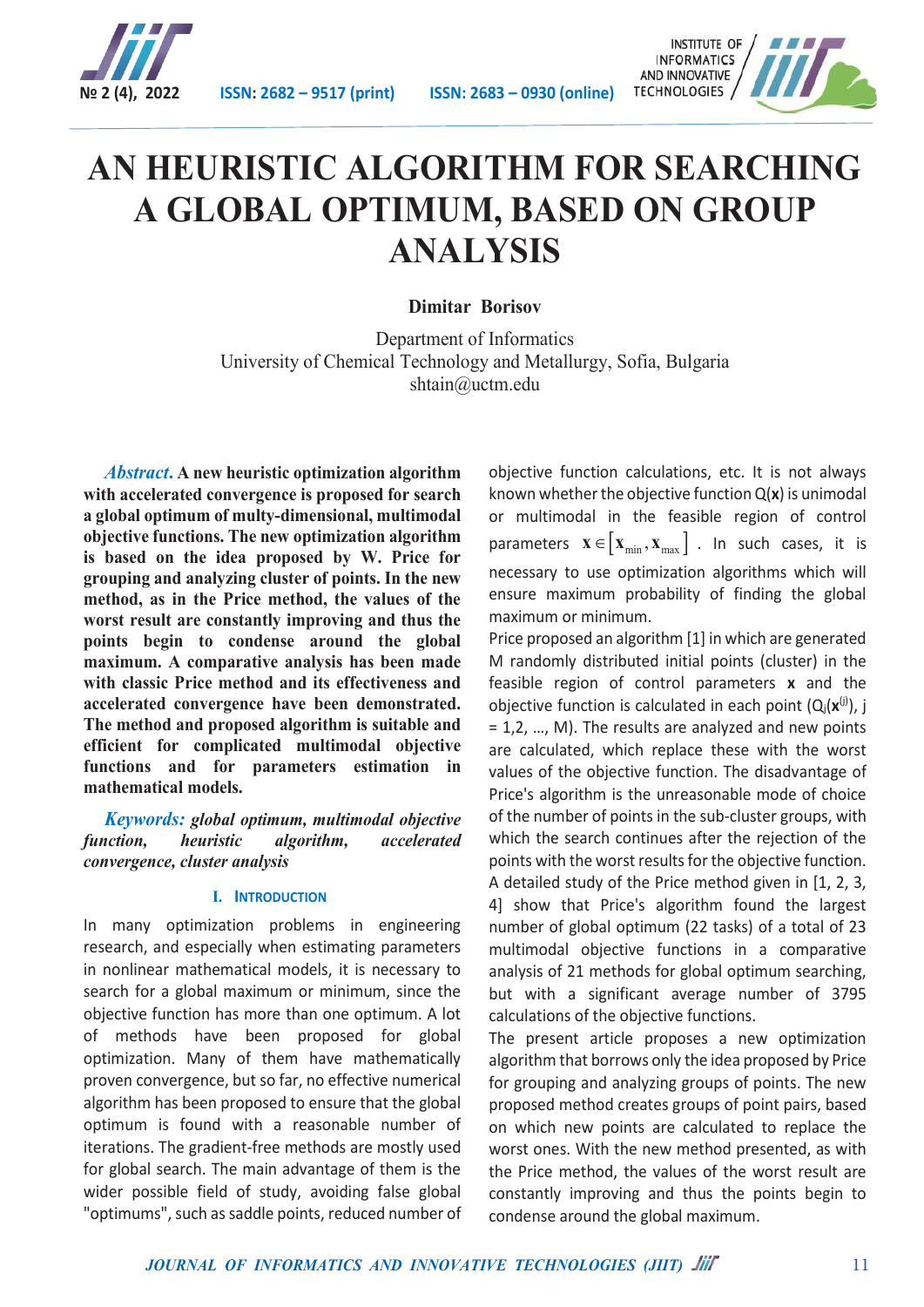

According to Price's idea, M points are generated randomly in the feasible region  $\mathbf{x} \in [\mathbf{x}_{\min}, \mathbf{x}_{\max}]$  and the objective function Q(**x**) is calculated in each one. Randomly are selected  $n + 1$  points (where n is the number of control parameters) from all M points and after this, randomly is determining the so-called pole point  $(x^{(p)})$ , the center of gravity of the remaining n points  $(x^{(c)})$  is calculated and with a help of  $x^{(p)}$  and  $x^{(c)}$ , the new point is calculated:

$$
x_i^{(N)} = 2x_i^{(c)} - x_i^{(p)}, i = 1, 2, ..., n
$$
 (1)

Price suggests that the value of the objective function, calculated in  $\mathbf{x}_i^{(N)}$ , to be compared with the "worst" objective function value of all M points. If the value of  $Q^{(N)}$  is better than the value of the objective function at the "worst" point, the point  $\mathbf{x}_i^{(N)}$  replaces the "worst" point, otherwise a new midpoint (**x**(G)) between  $\mathbf{x}^{(c)}$  and  $\mathbf{x}^{(N)}$  is calculated.

$$
\mathbf{x}_{i}^{(G)} = \frac{1}{2} \left( \mathbf{x}_{i}^{(c)} - \mathbf{x}_{i}^{(N)} \right), i = 1, 2, ..., n
$$
 (2)

The calculated point replaces the "worst" point.

The new method proposes to distribute all M points into three separate groups, based on descending sorting. Two (group of the best points (Group BST) and intermediate group (Group MID) of the groups are used and the third group with the worst results of the objective function is abandoning. The points in the two working groups are grouped in pairs and new points are calculated:

$$
x_i^{(N)} = 2x_i^{(\text{Group 1})} - X_i^{(\text{Group 2})}, i = 1, 2, ..., n
$$
 (3)

The value of the objective function calculated in  $\mathbf{x}^{(\textnormal{N})}_{\textnormal{i}}$  is compared with the objective function at the point in "Group 2". Depending on the value of  $Q^{(N)}$ , this point is included in the points of the two groups or a new random point is calculated, evenly distributed between **x**(Group 1) and **x**(Group 2):

$$
x_i^{(N)}=x_i^{\text{(Group 2)}}+\alpha_i\Big(x_i^{\text{(Group 1)}}-x_i^{\text{(Group 2)}}\Big),\,i=1,2,\ldots,n\;\;\text{(4)}
$$

The value of the objective function at the point is calculated and the point is added to the points of the two groups.

All M points are sorted in descending order by objective function, with removing the points in the group of points with the worst values for the objective

function. Thus, after each iteration there will be M number of points remaining, after 1/3 of the points with the "worst" results are eliminated.

In Price's algorithm, the parameters of the "best" and "worst" point of all M points and / or the values of the objective functions in them can be used as a stopping criterion. The newly developed algorithm uses the "best" point of Group 1 and the "worst" point of Group 2 and / or the values of the objective functions in them.

Four variants of the new method have been proposed and analyzed, which show an accelerated convergence for finding the global optimum of multimodal objective functions.

#### **II. ALGORITHM OF THE PROPOSED METHOD**

1. Setting the required input information: number of control parameters (n); the objective function Q(**x**) and the kind of searching optimum - global maximum or global minimum; the feasible region of control parameters  $x \in [x_{\text{min}}, x_{\text{max}}]$  and the criteria for stopping the search by riches the precision of control parameters  $\epsilon_{\rm x}$ , and / or by objective function  $\epsilon_{\rm o}$ . An emergency stop criterion is also set according to a given maximum number of calculations of the objective function (for example 30,000 or another sufficiently large value).

2. The total number of points M is set, including the coordinates of all centroid points of all subspaces of the space "n", the point center of gravity of the feasible region and number K evenly distributed points **x**(j). The number M is a positive integer number multiple of 3, for example 99, 105, 123 or another larger value.

3. The number of L points in the groups (Group BST, Group WST, Group MID, Group 1 and Group 2) is calculated,  $L = M / 3$ .

4. The coordinates of all centroid points of all subspaces of the space "n" are calculated.

5. The values of the objective function in the centroid points from item (4) are calculated.

6. Add the center of the feasible region

$$
\mathbf{x}_{i}^{(0)} = \frac{1}{2} (\mathbf{x}_{\text{max }i} + \mathbf{x}_{\text{min }i}), i = 1, 2, ..., n
$$
 (5)

7. The value of the objective function at the center of gravity of the feasible region is calculated.

8. The number of points K, supplementing the specified number of points M is calculated.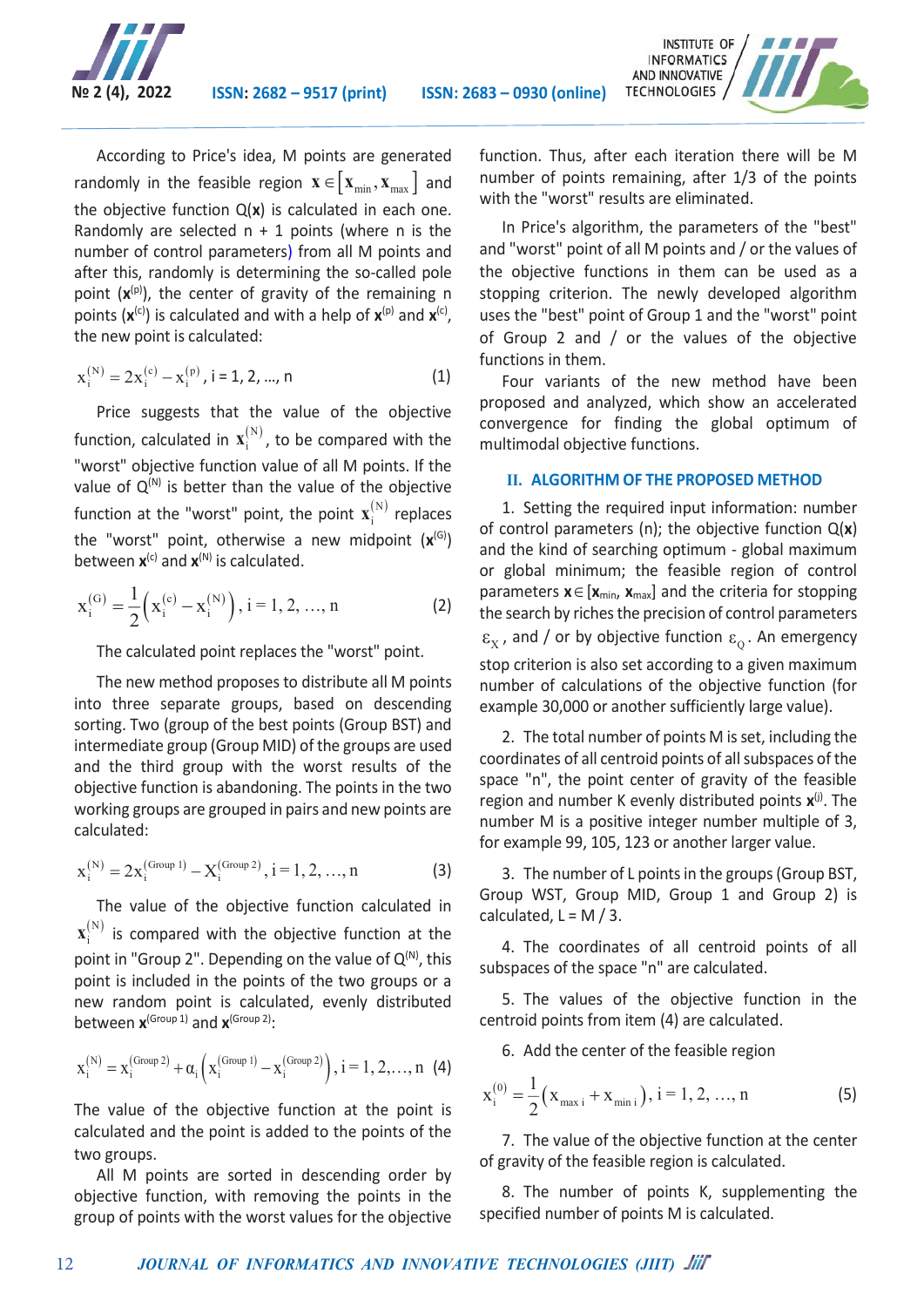



$$
x_i^{(j)} = x_{\min i} + \alpha_i^{(j)} (x_{\max i} - x_{\min i}), i = 1, 2, ..., n,
$$
  
j = 1, 2, ..., K (6)

 $\alpha_i$  – evenly distributed random numbers within the boundaries [0, +1]

10.The value of the objective function at each of the generated K points is calculated.

11.The values of the objective function of all M points are sorted in descending order.

12.The sorted points are divided into three groups with the same number of points (L) in each group: group of the best points (Group BST), group of the worst points (Group WST) and intermediate group (Group MID).

13.Based on the points sorted in the three groups, two main groups are created: Group 1 and Group 2 by the following two methods:

13.1. The points from Group BST with the best results for the target function form Group 1, and the points from Group WST with the worst results for the target function form Group 2.

13.2. The points of Group BST form Group 1, and the points of the intermediate group Group MID form Group 2.

14.Pairs from the points in Group 1 and Group 2 are formed in one of the following two ways:

14.1. **Method 1:** The first pair is formed by the point with the best result from Group 1 ( $\mathbf{x}_1^{\text{(Group1)}}$ ) and the point with the worst result from Group 2 (  $\mathbf{x}_{\text{L}}^{(\text{Group 2})}$ ). The second pair is formed by the points  $\mathbf{x}_2^{\text{(Group1)}}$  and  $\mathbf{x}_{\text{L-1}}^{\text{(Group 2)}}$ . The last pair will be formed from the point with the worst result from Group 1 ( $\mathbf{x}_{\text{L}}^{(\text{Group1})}$ ) and the point with the best result from Group 2 (  $\mathbf{x}_1^{\text{(Group 2)}}$  ).

14.2. **Method 2:** The first pair is formed by the point with the best result from Group 1 ( $\mathbf{x}_1^{\text{(Group1)}}$ ) and the point with the best result from Group 2  $(\mathbf{x}_1^{\text{(Group 2)}}).$ The second pair is formed by the points  $\mathbf{x}_2^{\text{(Group1)}}$  and  $\mathbf{x}_2^{\text{(Group 2)}}$ . The last pair will be formed from the point with the worst result from Group 1 ( $\mathbf{x}_{\text{L}}^{(\text{Group1})}$ ) and the point with the worst result from Group 2 ( $\mathbf{x}_{\text{L}}^{\text{(Group 2)}}$ ).

15.New points are calculated on base of the generated pairs according to the following formula:

$$
x_{k,i}^{(N)} = 2x_{j,i}^{(Group\ 1)} - x_{j,i}^{(Group\ 2)}, j = 1, 2, ..., L; k = 1, 2, ..., L; i = 1, 2, ..., n
$$
 (7)

16. The limits  $\mathbf{x} \in [\mathbf{x}_{\min}, \mathbf{x}_{\max}]$  of the feasible region are checked. If any of the points violates any of the limits, the calculated value in (7) accept the corresponding limit value **x**min,i or **x**max,i of the feasible region.

17.The objective function at each of the new points is calculated:

$$
Q_k^{(N)} = Q\left(x_{i,k}^{(N)}\right), k = 1, 2, ..., L; i = 1, 2, ..., n
$$
 (8)

18. If  $Q_k^{(N)} \leq Q_i^{(\text{Group } 2)}$ , the point is omitted and a new point random evenly distributed between the pair  $\mathbf{x}_{j,i}^{\text{(Group 1)}}$  and  $\mathbf{x}_{j,i}^{\text{(Group 2)}}$  is calculated.

$$
x_i^{(N)} = x_i^{(\text{Group 2})} + \alpha_i \left( x_i^{(\text{Group 1})} - x_i^{(\text{Group 2})} \right),
$$
  
i = 1, 2, ..., N (9)

 $\alpha_i$  – evenly distributed random numbers within the boundaries [0, +1]

19.The objective function  $Q^{(N)}$  at a point  $\mathbf{x}^{(N)}$  is calculated. The point is included in all points of Group 1 and Group 2. The algorithm continues from item (21).

20.If the value of objection function, calculated in item (17) is greater than  $Q^{(\text{Group 2})}$   $(Q_k^{(N)} > Q_i^{(\text{Group 2})}),$ the calculated point in item (15) is included in all points of Group 1 and Group 2. The algorithm continues from item (21).

21.The values of the objective function from all M points (points from Group 1, Group 2 and the new calculated points) are sorted in descending order. The sorted points are separated into three groups Group BST, Group MID and Group WST.

22.Points from the Group WST are rejected.

23.The best point and the value of its target function in it from Group BST are saved as the best point ( $\mathbf{x}_i^{(\text{B})}$ and  $Q^{(B)}$ ). The worst point and the value of its target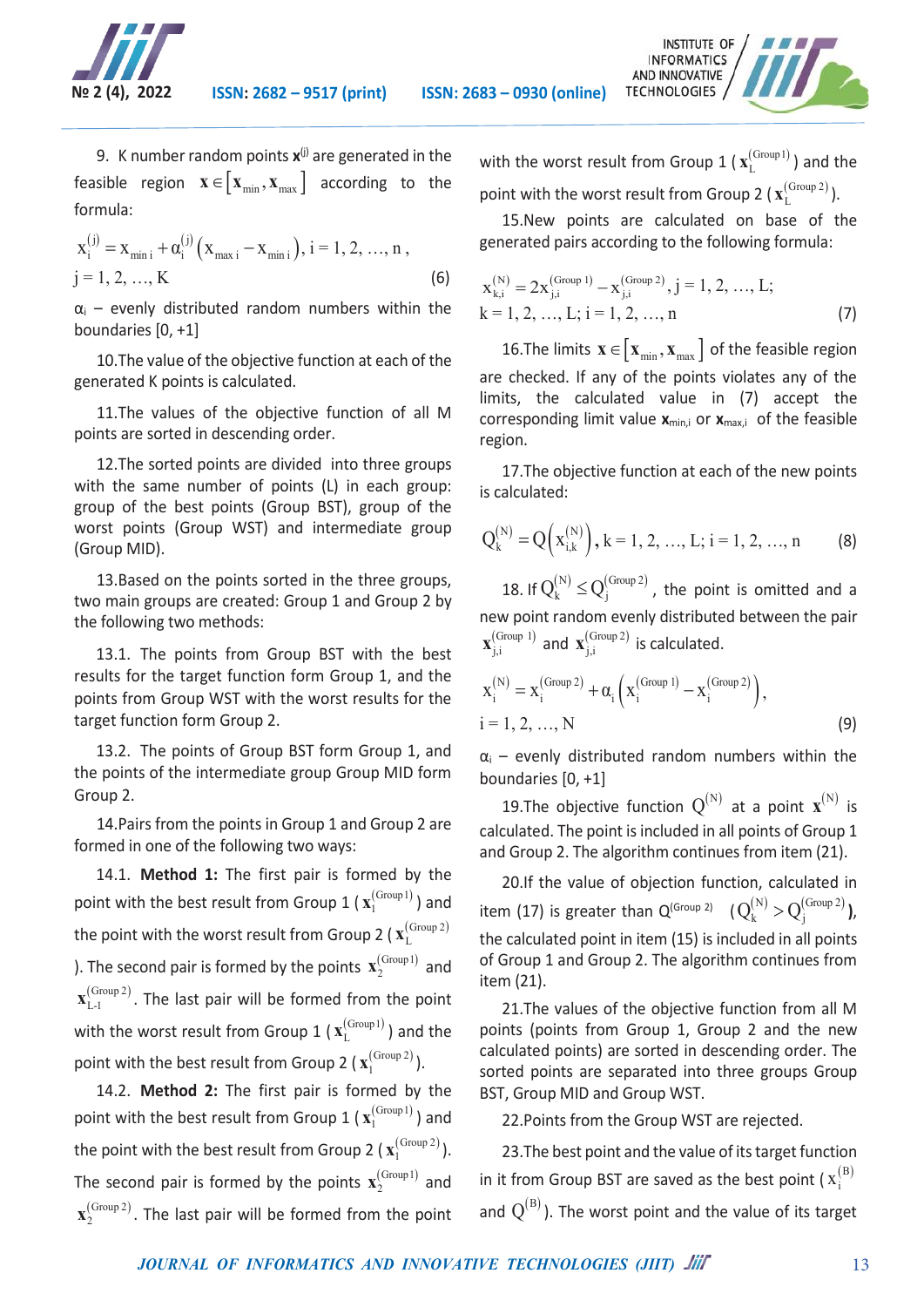



function in it from Group MID are saved as the worst point (  $x_i^{(W)}$  and  $Q^{(W)}$  ).

24.The stopping criteria are checked.

25.If the stopping criteria are satisfied, the search is terminated and the value for the objective function (  $Q^{(B)}$ ) and the parameters of the best point ( $x_i^{(B)}$ ) are displayed / printed. If the stopping criteria are not satisfied, the points from Group BST are stored in Group 1, and the points from Group MID are stored in Group 2. The algorithm continues from an item (14).

As a stopping criteria can be used the criteria regarding to the given accuracy of control variables  $\varepsilon_{\rm x}$ , or desired accuracy of objective parameters  $\varepsilon_{0}$ , or combined criteria of both of them, as well according to the criterion for emergency stopping the algorithm by the set in item (1) the maximum number of calculations of the objective function [2, 3, 4].

Based on the algorithm presented above, four variants of the new method were created, named as follows M 1, M 2, M 3 and M 4:

M 1 - For the creation of the two groups Group 1 and Group 2, an item 13.1 is used, and the formation of the separate pairs is carried out according to item 14.1.

M 2 - For the creation of the two groups Group 1 and Group 2, an item 13.2 is used, and the formation of the separate pairs is carried out according to item 14.1.

M 3 - For the creation of the two groups Group 1 and Group 2 an item 13.1 is used, and the formation of the separate pairs is carried out according to item 14.2.

M 4 - For the creation of the two groups Group 1 and Group 2 an item 13.2 is used, and the formation of the separate pairs is carried out according to item 14.2.

# **III. ANALYSIS OF THE RESULTS OF THE STUDIED TARGET FUNCTIONS**

#### **(a) Study with a test objective function**

$$
f(x_1, x_2) = x_1 x_2 \cdot \sin x_1 \cdot \sin x_2, \ 6,00 \le x_i \le 16,00, \ i = 1, 2
$$

The global maximum of the test function is:  $F_{\text{max}}(x_1^*, x_2^*)$  = 200,856;  $x_1^*$  = 14,2074 and  $x_2^* = 14,2074$ The results are shown in Table 1.

# **(b) Study with a test objective function**

$$
f(x_1, x_2) = \prod_{i=1}^{2} \sqrt{x_i} \sin x_i, \ 3,00 \le x_i \le 10,00, \ i = 1, 2
$$

The global maximum of the test function is:  $F_{\text{max}}(x_1^*, x_2^*)$  = 7,8856;  $x_1^*$  = 7,91705 and  $x_2^* = 7,91705$ 

The results are shown in Table 2.

# **(c) Study with a test objective function**

$$
f(x_1, x_2) = -\sum_{i=1}^{2} \sin x_i \left( \sin \left( \frac{i x_i^2}{\pi} \right) \right)^{2m}, \ 0,00 \le x_i \le 3,00,
$$
  
i = 1, 2 = 1

The global minimum of the test function is:  $F_{min}(x_1^*, x_2^*)$  = -1,84093;  $x_1^*$  = 2,07169 and  $x_2^*$  = 1,570796

The results are shown in Table 3.

# **(d) Study with a test objective function**

$$
f(x_1, x_2) = \prod_{i=1}^{2} \sum_{j=1}^{5} j \cos((j+1)x_i + 1) \cdot -5, 12 \le x_i \le 5, 12
$$
  
i = 1, 2

The global maximum of the test function is:  $F_{\text{max}}(x_1^*, x_2^*)$  = 210,4823 при  $x_1^*$  = -0,199679 and  $x_2^*$  = -0,199679

The results are shown in Table 4.

# **(e) Study with a test objective function**

$$
f(x_1, x_2) = \sum_{i=1}^{2} \sum_{j=1}^{5} j \cos((j+1)x_i + 1) \cdot (-3 \le x_i \le 2, i = 1, 2)
$$

The global maximum of the test function is:  $F_{\text{max}}(x_1^*, x_2^*)$  = 29,016 при  $x_1^*$  = -0,19968 and  $x_2^*$  = -0,19968

# **(f) Study with a test objective function**

$$
f(x_1, x_2) = \prod_{i=1}^{2} \sum_{j=1}^{5} j \cos((j+1)x_i + j)
$$
  
-5, 12 \le x<sub>i</sub> \le 5, 12 , i = 1, 2

The function is studied with the new methods in search of a global minimum. The function has four equivalent global minima:  $F_{min}(x_1^*, x_2^*) = -186,73091.$ 

The coordinates of the global equivalent minima are given in Table 6 and in Fig. 6 is presented the type of the function within the studied limits.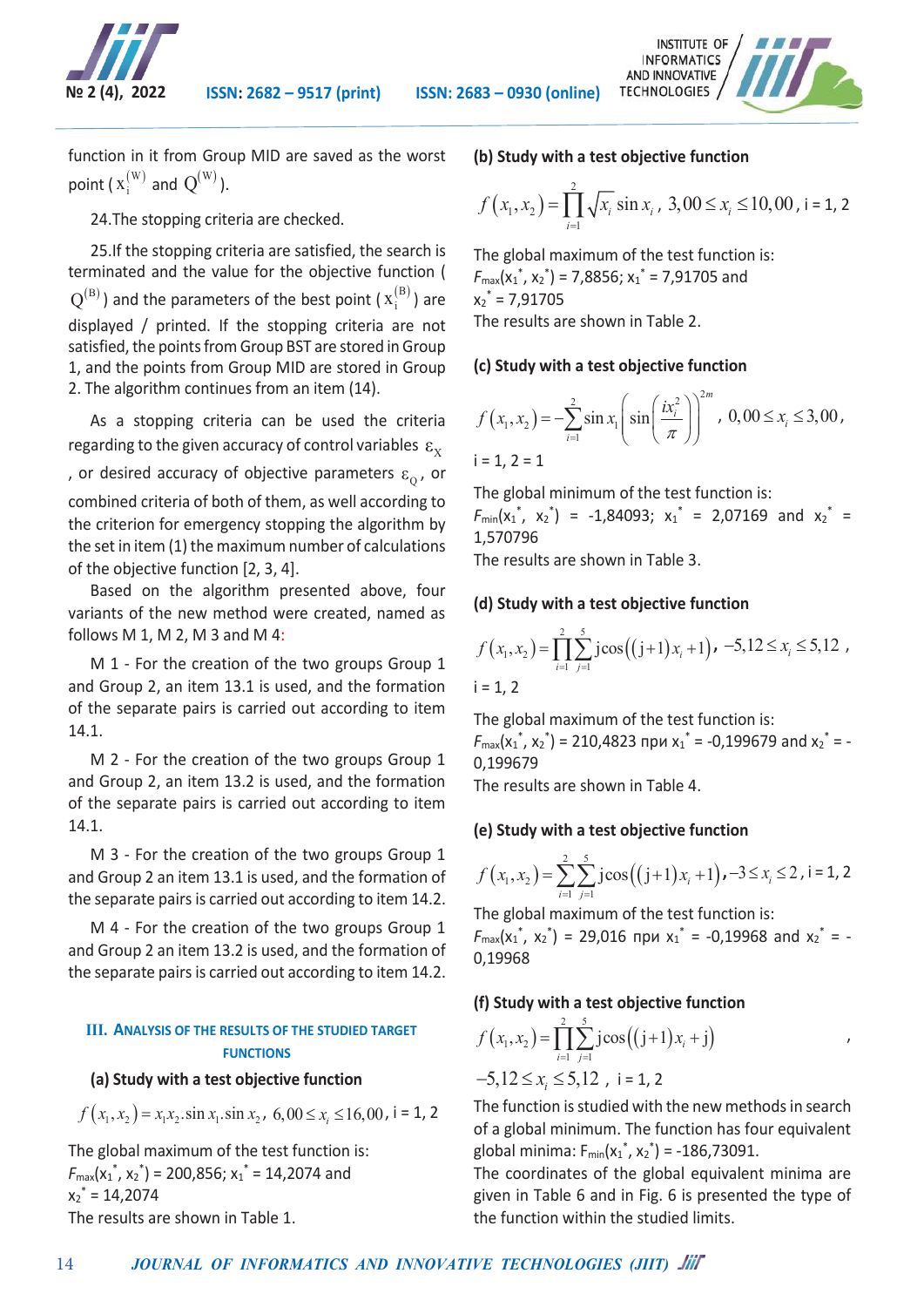



|  |  |  | <b>TABLE I.</b> RESULTS FOR TEST FUNCTION (a) |  |  |
|--|--|--|-----------------------------------------------|--|--|
|--|--|--|-----------------------------------------------|--|--|

|                | <b>Accu</b>    | <b>Price</b> |      | M <sub>1</sub> |      | M <sub>2</sub> |      | M <sub>3</sub> |      | M <sub>4</sub> |      |
|----------------|----------------|--------------|------|----------------|------|----------------|------|----------------|------|----------------|------|
| $\epsilon_{x}$ | -racv          | Q(X)         | S    | Q(X)           |      | Q(X)           | S    | Q(X)           |      | Q(X)           |      |
| 0,1            |                | 200.8387060  | 2379 | 200.853599     | 1176 | 200,8533312    | 1025 | 200,8362757    | 1055 | 200,8414252    | 950  |
| 0,01           | $\overline{2}$ | 200,8561735  | 3733 | 200,856071     | 1576 | 200,8561345    | 1539 | 200,8559677    | 1381 | 200,8556828    | 1276 |
| 0.001          | 3              | 200.8561837  | 4761 | 200.856185     | 1973 | 200,8561873    | 1862 | 200.8561879    | 1808 | 200,8561878    | 1691 |
| 0.0001         | 4              | 200.8561880  | 5820 | 200.856188     | 2414 | 200,8561880    | 2319 | 200.8561880    | 2227 | 200,8561880    | 2055 |
| 0,00001        | 5              | 200.8561880  | 6720 | 200.856188     | 2808 | 200,8561880    | 2711 | 200.8561880    | 2544 | 200,8561880    | 2435 |



**Fig. 1.** Number of calculations (S) of the objective function (a) using accelerated global optimum search methods

| $\epsilon_{x}$ | <b>Accu-</b> | <b>Price</b> |      | M <sub>1</sub> |      | M <sub>2</sub> |      | M <sub>3</sub> |      | M <sub>4</sub> |      |
|----------------|--------------|--------------|------|----------------|------|----------------|------|----------------|------|----------------|------|
|                | racy         | Q(X)         |      | Q(X)           |      | Q(X)           | S    | Q(X)           |      | Q(X)           |      |
| 0,1            |              | 7.8842788    | 2083 | 7.885481740    | 1175 | 7.885561123    | 945  | 7.884900684    | 1016 | 7,885392938    | 934  |
| 0,01           | 2            | 7.8855952    | 3071 | 7.885599927    | 1626 | 7.885599700    | 1401 | 7,885597817    | 1392 | 7.885600203    | 1307 |
| 0,001          | 3            | 7.8856006    | 4202 | 7,885600722    | 2037 | 7.885600700    | 1785 | 7,885600697    | 1698 | 7,885600721    | 1691 |
| 0.0001         | 4            | 7.8856007    | 5311 | 7,885600724    | 2467 | 7.885600724    | 2236 | 7,885600724    | 2075 | 7.885600724    | 2065 |
| 0,00001        | 5            | 7.8856007    | 6388 | 7.885600724    | 2858 | 7.885600724    | 2637 | 7.885600724    | 2460 | 7.885600724    | 2375 |

| TABLE II. | RESULTS FOR TEST FUNCTION (b) |  |
|-----------|-------------------------------|--|
|-----------|-------------------------------|--|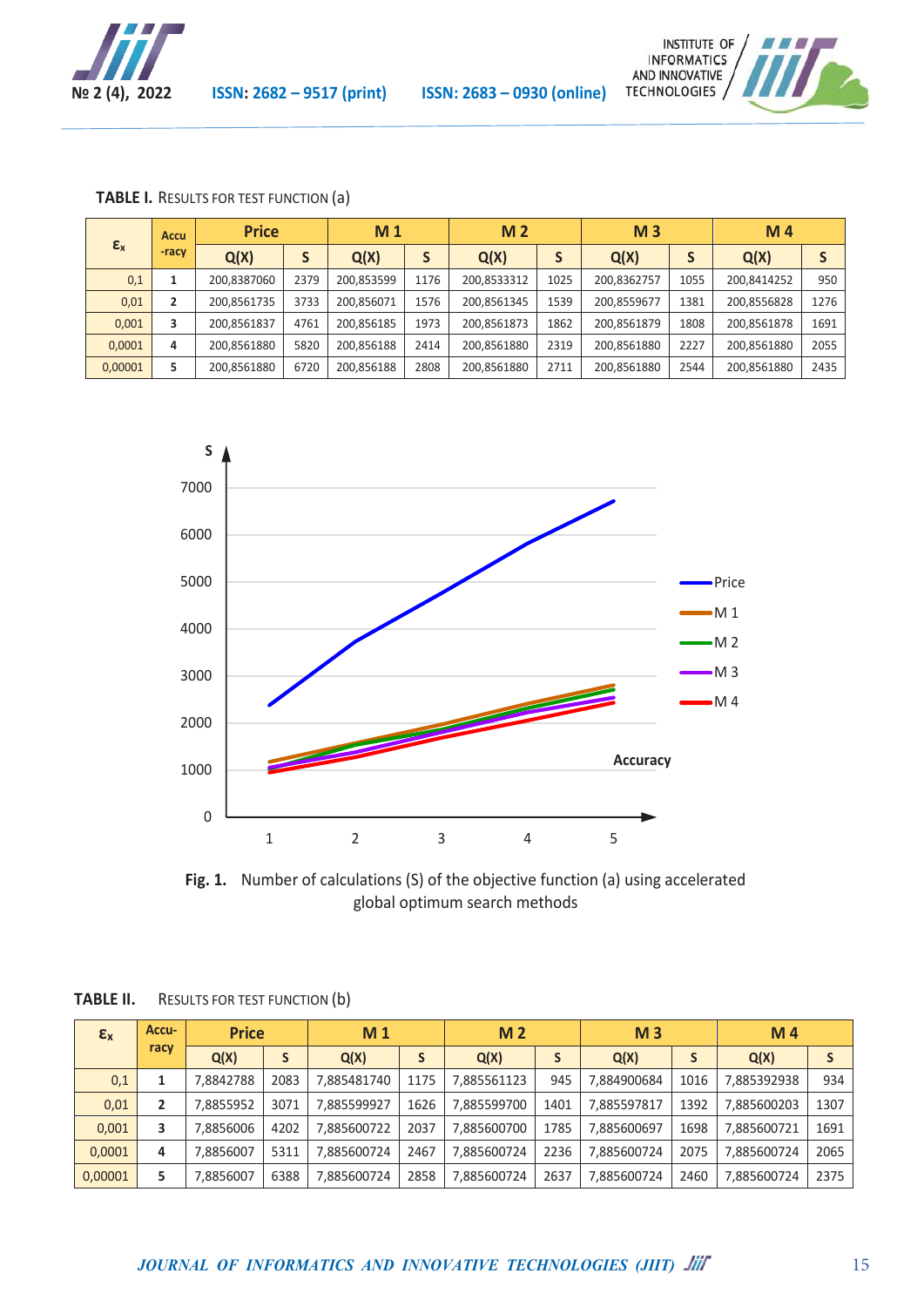

16

**№ 2 (4), 2022 ISSN: 2682 – 9517 (print) ISSN: 2683 – 0930 (online)**



| TABLE III. | RESULTS FOR TEST FUNCTION (C) |  |  |
|------------|-------------------------------|--|--|
|------------|-------------------------------|--|--|

| $\epsilon_{x}$ | Accu- | <b>Price</b><br>Q(X)<br>э |      | M <sub>1</sub> |      | M <sub>2</sub> |      |                |      | M <sub>4</sub> |      |
|----------------|-------|---------------------------|------|----------------|------|----------------|------|----------------|------|----------------|------|
|                | racy  |                           |      | Q(X)           |      | Q(X)           | Q(X) |                | Q(X) |                | Q(X) |
| 0,1            |       | $-1.840577911$            | 1327 | -1.840683846   | 598  | -1.840058908   | 679  | -1.840897193   | 631  | -1,840881505   | 585  |
| 0,01           |       | -1.840923949              | 2329 | $-1.840929090$ | 1052 | -1,840928356   | 1081 | $-1.840929129$ | 1054 | -1,840929699   | 950  |
| 0.001          | 3     | -1.840929770              | 3470 | $-1.840929761$ | 1495 | -1,840929829   | 1535 | -1.840929807   | 1431 | -1,840929823   | 1369 |
| 0.0001         | 4     | $-1.840929835$            | 4638 | -1,840929834   | 1884 | $-1.840929835$ | 1862 | $-1.840929835$ | 1805 | -1.840929835   | 1697 |
| 0,00001        | 5     | -1.840929835              | 5736 | -1,840929835   | 2343 | -1,840929835   | 2290 | -1.840929835   | 2116 | -1,840929835   | 1975 |



**Fig. 2.** Number of calculations (S) of the objective function (b) using accelerated global optimum search methods



**Fig. 3.** Number of calculations (S) of the objective function (c) using accelerated global optimum search methods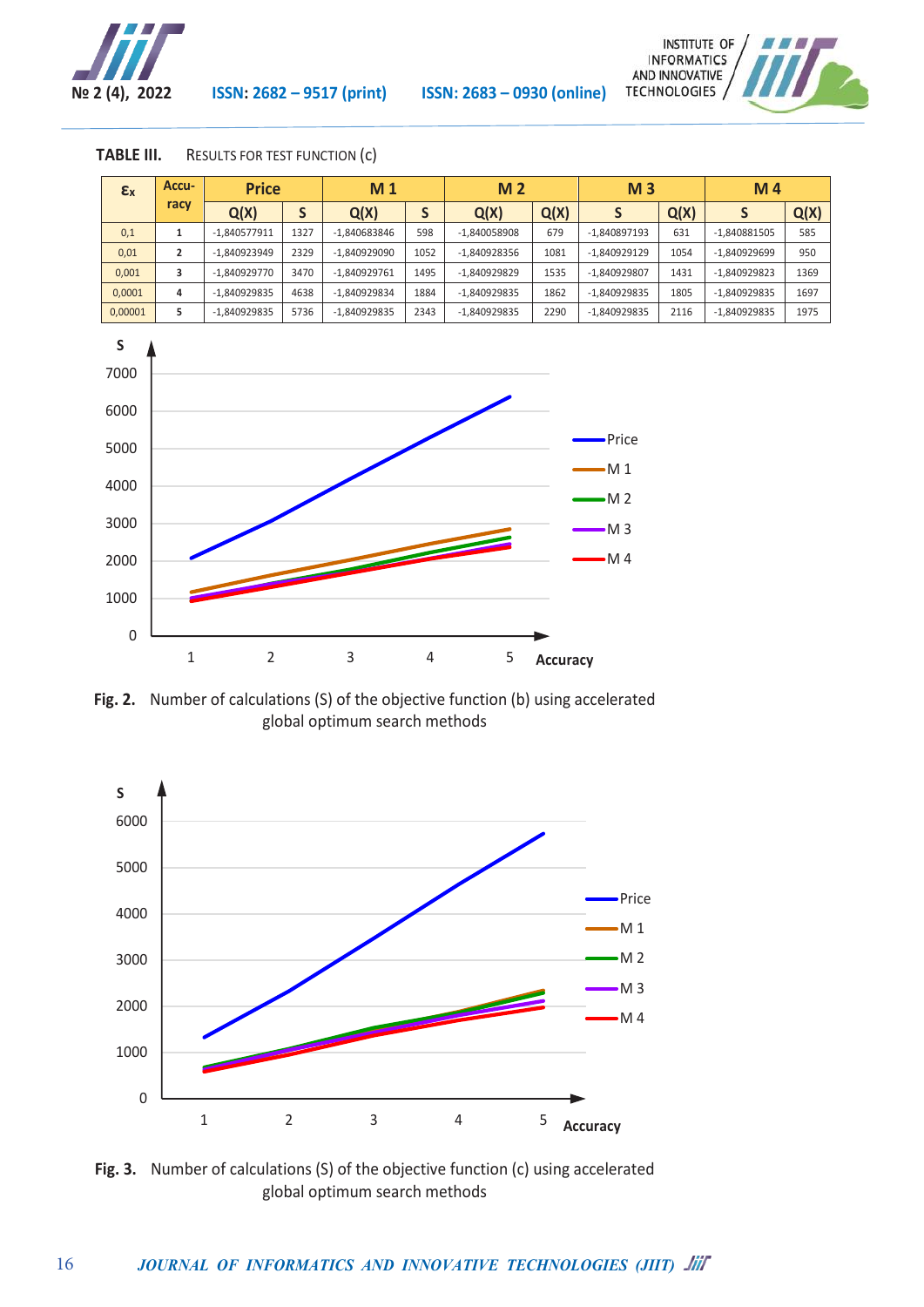



| TABLE IV. | RESULTS FOR TEST FUNCTION (d) |  |
|-----------|-------------------------------|--|
|-----------|-------------------------------|--|

| $\epsilon_{x}$ | <b>Accu-</b> | <b>Price</b>  |      | M <sub>1</sub> |      |               | M <sub>2</sub> |               |      | M <sub>4</sub> |      |
|----------------|--------------|---------------|------|----------------|------|---------------|----------------|---------------|------|----------------|------|
|                | racy         | Q(X)          |      | Q(X)           |      | Q(X)          | Q(X)           |               | Q(X) |                | Q(X) |
| 0,1            |              | 210.458697518 | 3014 | 210.280988753  | 1950 | 210.295171047 | 1629           | 210.396190837 | 1751 | 210.346325932  | 1720 |
| 0,01           | 2            | 210,472920323 | 4204 | 210.477601527  | 2399 | 210.476745123 | 2022           | 210.481202308 | 2074 | 210.481547958  | 2099 |
| 0,001          | 3            | 210.482271538 | 5378 | 210,482285522  | 2791 | 210.482283777 | 2466           | 210.482285828 | 2511 | 210.482290739  | 2475 |
| 0,0001         | 4            | 210,482293677 | 6462 | 210,482293862  | 3236 | 210,482293810 | 2921           | 210,482294013 | 2825 | 210,482293811  | 2827 |
| 0,00001        | 5.           | 210,482294014 | 7594 | 210,482294012  | 3645 | 210.482294012 | 3318           | 210.482294015 | 3204 | 210,482294013  | 3135 |



**Fig. 4.** Number of calculations (S) of the objective function (d) using accelerated global optimum search methods

| $\epsilon_{x}$ | <b>Accu-</b> | <b>Price</b><br>Q(X) |      | M <sub>1</sub> |      | M <sub>2</sub> |      | M <sub>3</sub> |      | M <sub>4</sub> |      |
|----------------|--------------|----------------------|------|----------------|------|----------------|------|----------------|------|----------------|------|
|                | racy         |                      |      | Q(X)           |      | Q(X)           | Q(X) |                | Q(X) | S              | Q(X) |
| 0,1            |              | 28,996138678         | 2123 | 28,954682680   | 1379 | 29,008956454   | 1254 | 29,010304973   | 1294 | 29,012491880   | 1174 |
| 0,01           | 2            | 29.015781332         | 3160 | 29.016015799   | 1823 | 29.015999456   | 1699 | 29.015945867   | 1599 | 29,015848340   | 1541 |
| 0,001          | 3            | 29.016014966         | 4287 | 29,016015799   | 2151 | 29,016015223   | 2101 | 29,016015724   | 1967 | 29,016014505   | 1861 |
| 0,0001         | 4            | 29,016015846         | 5468 | 29,016015841   | 2604 | 29,016015839   | 2489 | 29,016015849   | 2331 | 29,016015849   | 2232 |
| 0,00001        | 5            | 29.016015854         | 6541 | 29,016015854   | 2980 | 29.016015854   | 2900 | 29.016015854   | 2596 | 29,016015854   | 2611 |

| <b>TABLE V.</b> | RESULTS FOR TEST FUNCTION (e) |  |  |
|-----------------|-------------------------------|--|--|
|-----------------|-------------------------------|--|--|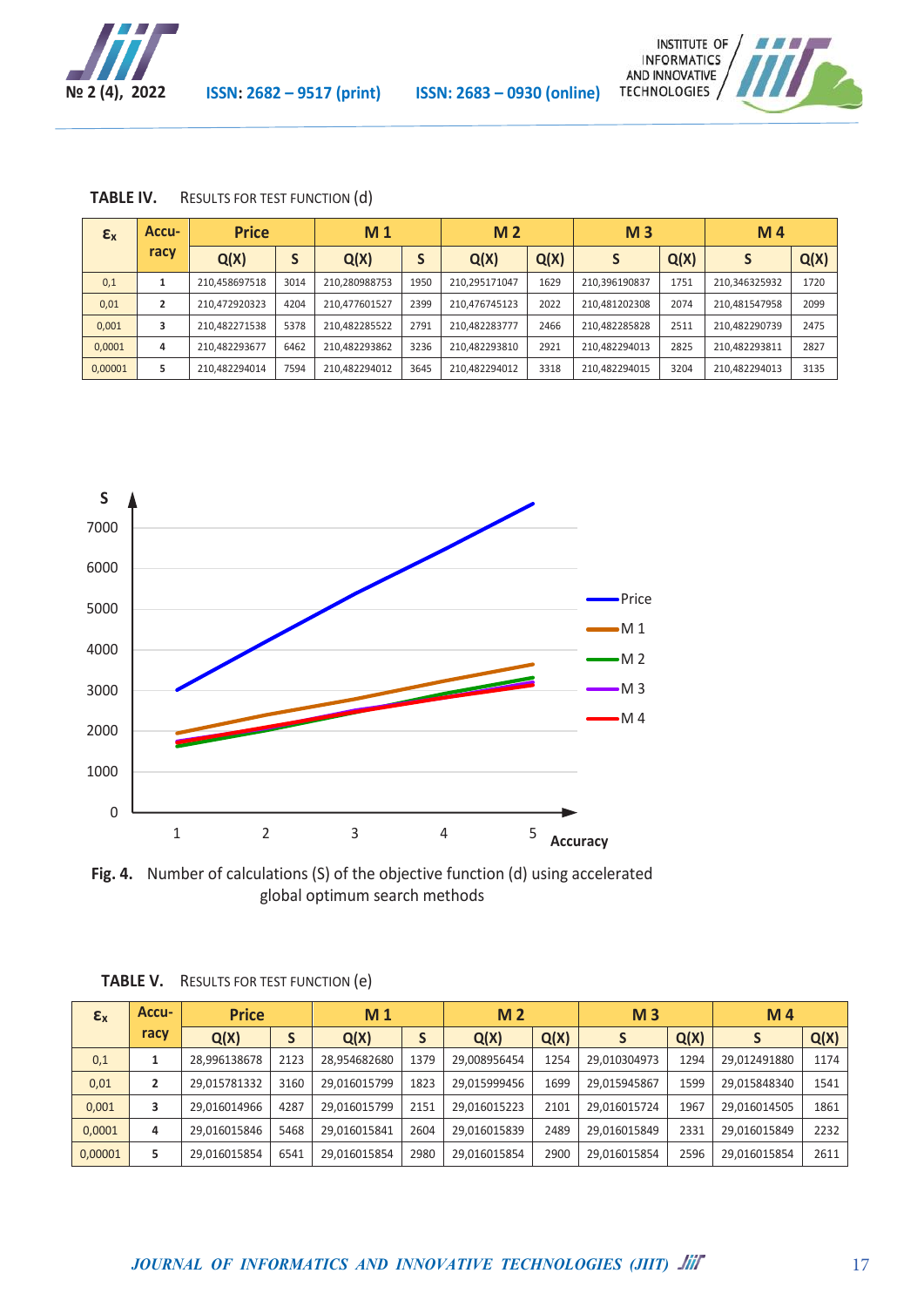

18





**Fig. 5.** Number of calculations (S) of the objective function (e) using accelerated global optimum search methods

|    |          |         | <b>TABLE VI.</b> THE COORDINATES OF THE FOUR EQUIVALENT GLOBAL MINIMA |  |
|----|----------|---------|-----------------------------------------------------------------------|--|
| No |          |         | $F_{min}(x_1^*, x_2^*)$                                               |  |
|    | -0.80032 | 4,85806 | -186,73091                                                            |  |

 $2. | 4,85806 | -0,80032 | -186,73091$  $\overline{3.}$  -1,42513 -0,80032 -186,73091

4. 0,80032 -1,42513 -186,73091 In the present study, one of the global minima (№ 3 from TABLE VI) has been founded by the compared methods.



**Fig. 6.** Schubert function within the feasible region  $-5.12 \le x_i \le 5.12$ ;  $i = 1, 2$ .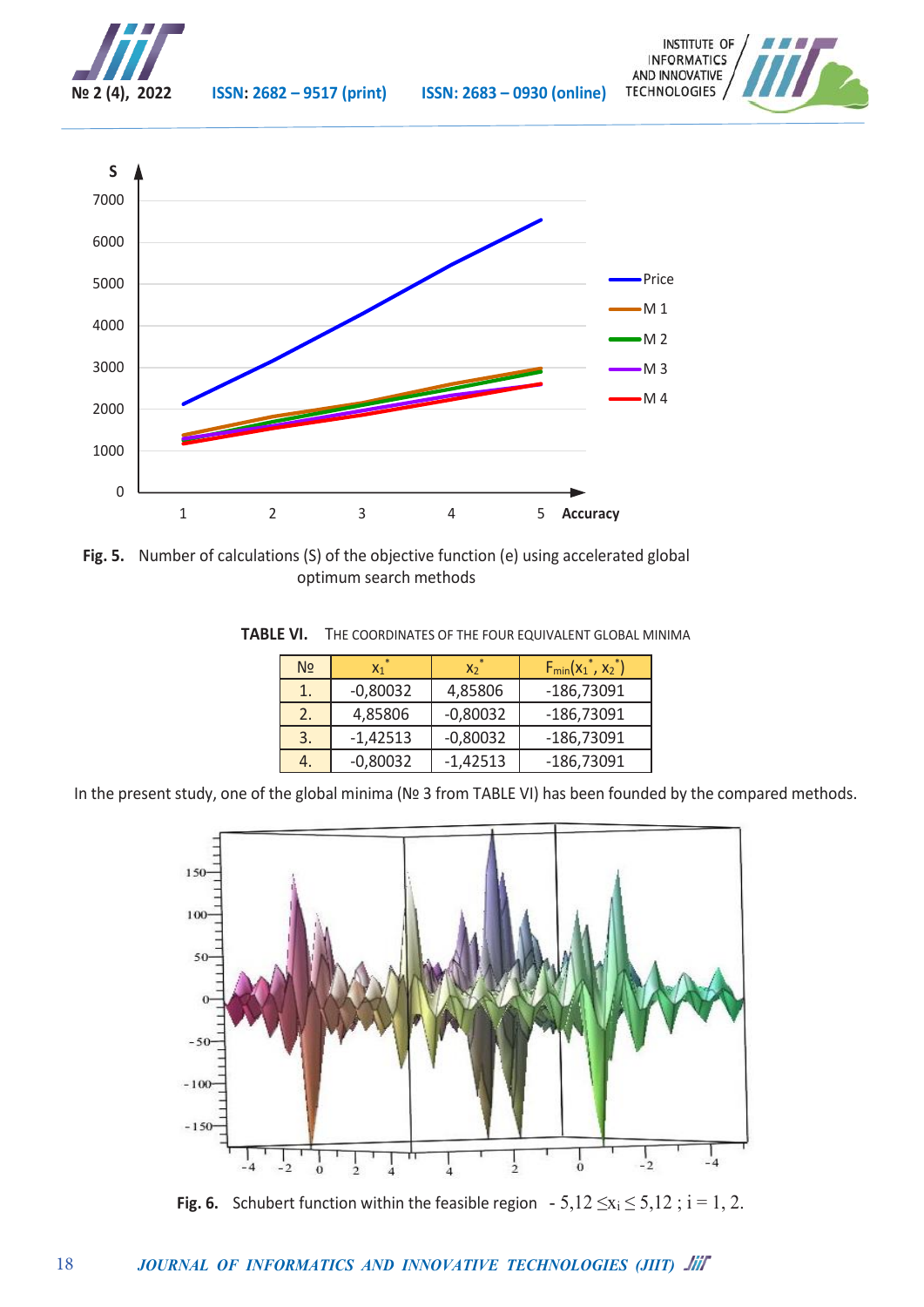



| $\epsilon_{x}$ | Acc:           | <b>Price</b>  |       | M <sub>1</sub> |      |                | M <sub>2</sub> |              |      | M <sub>4</sub> |      |
|----------------|----------------|---------------|-------|----------------|------|----------------|----------------|--------------|------|----------------|------|
|                | $u -$<br>racy  | Q(X)          | S     | Q(X)           |      | Q(X)           | Q(X)           |              | Q(X) | S              | Q(X) |
| 0,1            |                | $-186.586839$ | 4424  | -186.6620457   | 2201 | $-186.1285432$ | 1826           | -186.5307784 | 1722 | -186.1301904   | 1561 |
| 0,01           | $\overline{2}$ | $-186.724532$ | 6783  | -186.7308967   | 2601 | -186.7297277   | 2226           | -186.7304766 | 2105 | -186,7251743   | 2082 |
| 0.001          | 3              | $-186.730901$ | 8907  | -186.7308967   | 2999 | -186.7308647   | 2617           | -186.7309021 | 2513 | -186,7309034   | 2519 |
| 0,0001         | 4              | $-186.730908$ | 11019 | -186.7309085   | 3445 | -186.7309085   | 3015           | -186.7309087 | 2837 | -186.7309085   | 2934 |
| 0,00001        | 5              | $-186.730908$ | 14005 | -186.7309089   | 3839 | -186.7309088   | 3513           | -186.7309088 | 3225 | -186.7309088   | 3303 |

#### **TABLE VII.** RESULTS FOR TEST FUNCTION (f)



**Fig. 7.** Number of calculations (S) of the objective function (f) using accelerated global optimum search methods

From the performed comparative analysis and from the obtained results for the effectiveness of the proposed new method for searching the global optimum, tested with representative complex multimodal test functions, confirm the faster convergence of the proposed four variants of the new method. The algorithms M 3 and M 4 showed the highest accelerated convergence in all test multimodal functions in comparison with M 1 and M 2. The proposed four variants of the new method significantly exceed the rate of convergence, expressed by the number of calculations of the objective function for finding the solution in comparison with Price's method.

The studies show that the proposed way of forming the pairs in the algorithm has a strong influence on the rate of convergence. The convergence rate is better when using the group of points with the best results for

the values of the objective function (Group BST) and the group of points with intermediate results (Group MID) compared to the results obtained using the group BST and the group from points with the worst results (Group WST).

#### **IV. CONCLUSION**

- (1) A new method with accelerated convergence in the search for a global optimum has been proposed. Four variants for realization of the new method are offered, based on cluster analysis of groups of points generated in the feasible region of the control variables.
- (2) The comparative analysis of the proposed method and the four variants of the new algorithm using six test multimodal objective functions, show that the new method has a